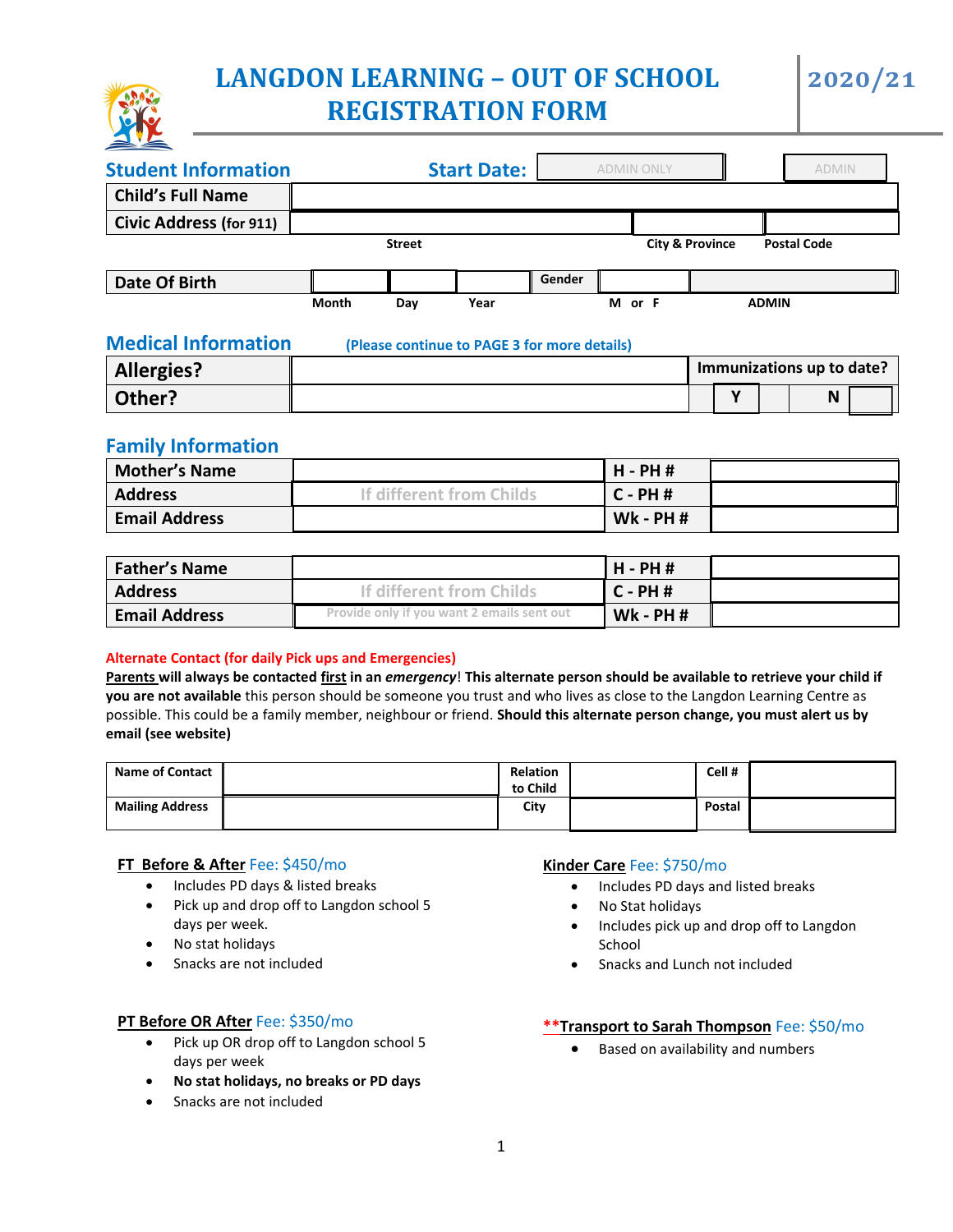# **Authorization to Act in a Medical Emergency**

In the event of a serious illness requiring medical attention, every effort will be made to notify the emergency contact person if the parent or guardian is unavailable. Every care and attention will be given to the health and comfort of the student.

I hereby authorize the Director or Head Teacher in charge to obtain or secure such medical advice and treatment as may be deemed necessary for health and safety of the student.

I agree to accept financial responsibility for and undertake to pay all costs resulting from the medical treatment. I also agree to release the teachers in charge at Langdon Learning Centre Corp. from any personal liability that may occur because of giving such medical attention either on or off the property.

| Date         |                               |
|--------------|-------------------------------|
|              | Cannot be a digital signature |
| (MM/DD/YYYY) | Parent or Guardian Signature  |

# **FOIP Requirement and Purpose Form**

The information requested on all the forms within this registration package is considered confidential and will be treated accordingly. The information will be used at the discretion of the teacher in charge to assist in caring for the student's health needs, particularly in the event of injury, or illness in the classroom or while attending a school field trip. Staff, Licensing officers, medical practitioners will have access to your child's file and can review it at any given time. As a parent you also have the right to review your child's file at any given time.

All matters discussed with parents or guardians either by email correspondence, volunteering or on a field trip will be held confidential and are not permitted to be shared with anyone other than the teachers and support staff present. You agree to legally abide by these rules and regulations even if your child no longer attends our program.

Pictures will be taken during activities for sharing them with the families enrolled in the program. **If a picture is selected to be used on our website for advertisement purposes, the parent or guardian will be contacted prior to and asked for written (email is acceptable) permission to post them.** You must refrain from posting any photos or videos taken at program events on any public media (i.e Facebook, Twitter) involving children other than your own, or teachers and support staff without their written consent to do so.

**As the parent or guardian of the above-named child, I certify the information I have provided to Langdon Learning Centre is accurate and true. I have read the Parent Handbook, also know as Program Plan, provided on our website. You as the parent or guardian acknowledge and agree to our policies and procedures for enrollment eligibility. Any information provided that is misguided could result in immediate dismissal from the program.**

|              | Cannot be a digital signature |
|--------------|-------------------------------|
| (MM/DD/YYYY) | Parent or Guardian Signature  |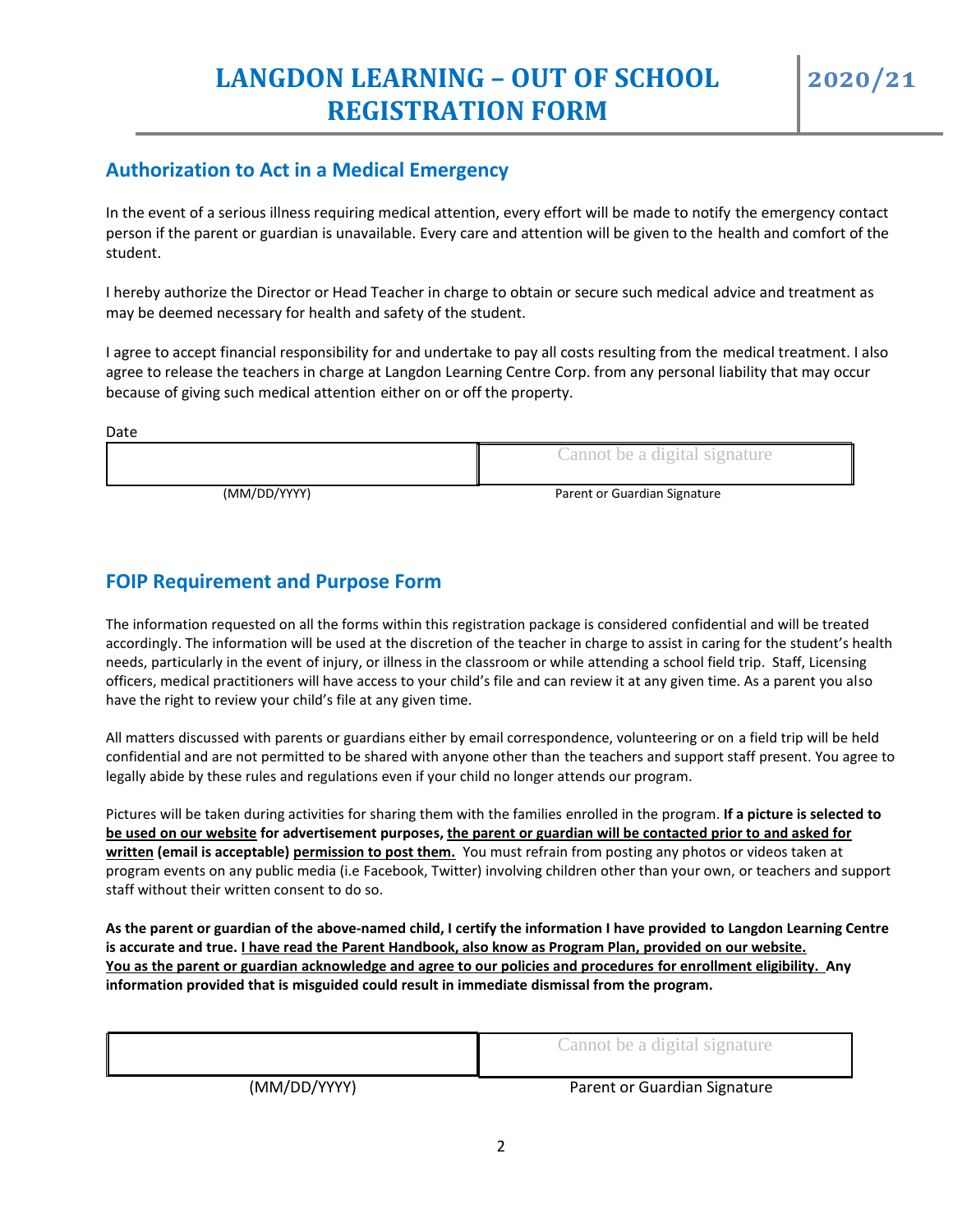## **MEDICATION CONSENT FORM**

Please fill out the following information **ONLY IF YOUR CHILD HAS AN ONGOING MEDICAL CONDITION THAT REQUIRES DAILY MONITORING OR REQUIRES ADMINISTRATION OF MEDICINE OR A MEDICAL DEVICE.** Under government regulations, without proper consent, staff members are not permitted to administer any medication.

## **PERSONAL INFORMATION**

| Child's Name     |  |
|------------------|--|
| <b>Birthdate</b> |  |
| (M/D/Y)          |  |
|                  |  |

| Parent Name         |  |
|---------------------|--|
| Parent<br>Signature |  |
| Date                |  |



## **MEDICAL INFORMATION**

| <b>Medical Issue</b> |                                                                |                        |  |
|----------------------|----------------------------------------------------------------|------------------------|--|
| Name of Medication   |                                                                |                        |  |
| Prescription #       |                                                                |                        |  |
| Date of Issue        |                                                                | <b>Expiration Date</b> |  |
| Dosage               |                                                                | Time of Day Given      |  |
| When it needs to be  | i.e. Wheezing heavily, coughing heavily, throat is closing etc |                        |  |
| administered?        |                                                                |                        |  |
|                      | Last time and date medication was administered by              |                        |  |
|                      | parent/ guardian/dayhome, prior to starting our program?       |                        |  |

#### **Additional Comments (Instructions, Symptoms etc..) or medical history we should be aware of.**

| <b>Name of Medication</b> | Date<br><b>Administered</b> | Time<br>Administered | <b>Dosage Amount</b> | <b>Staff Signature</b> |
|---------------------------|-----------------------------|----------------------|----------------------|------------------------|
|                           |                             |                      |                      |                        |
|                           |                             |                      |                      |                        |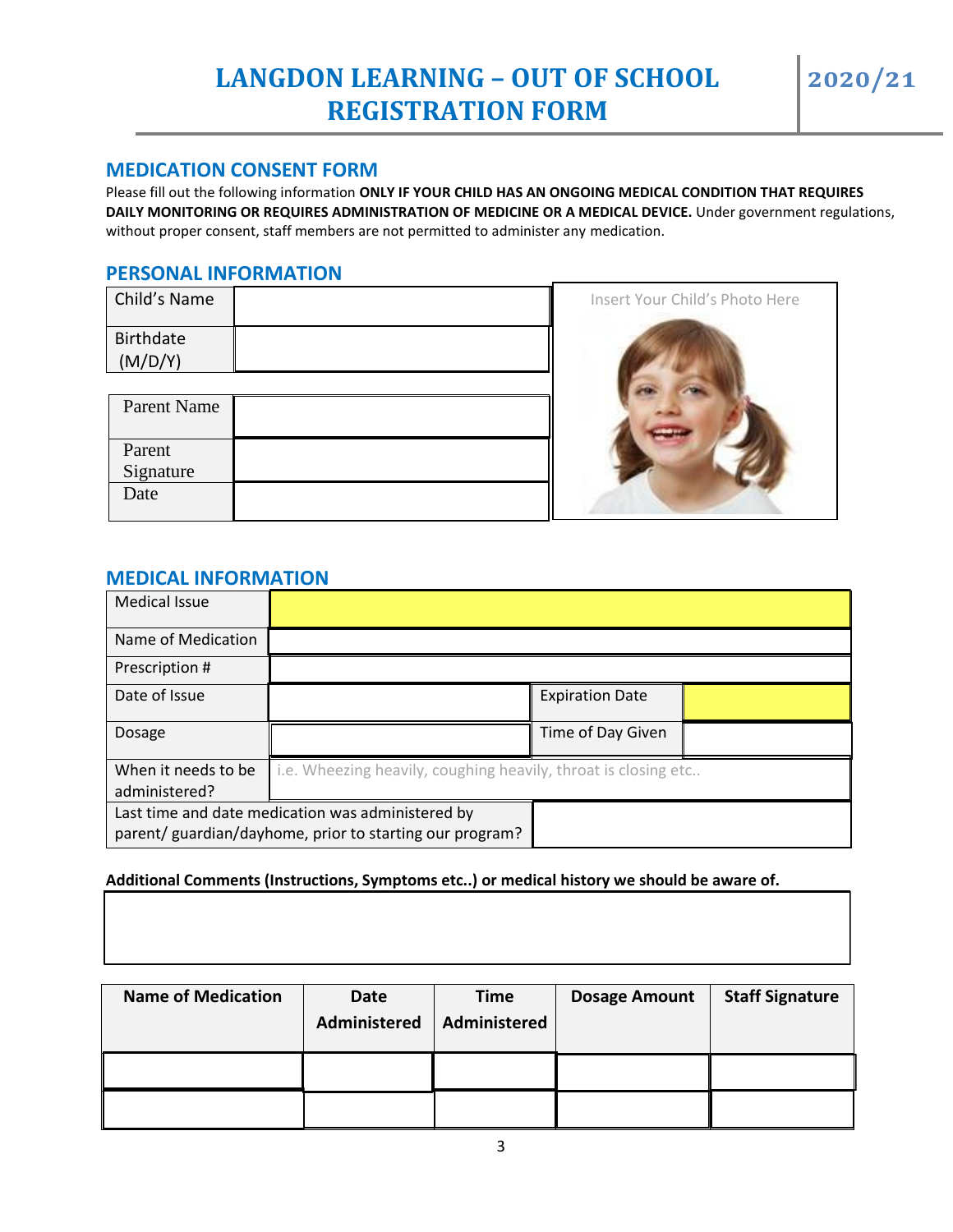# **Examples of Medicine & Devices**



# **Medicine left on site**

It is recommended that children who require medicine or medical devices have an extra one kept at the program for safety reasons.

Medication will be stored securely in our medical cabinet that is out of reach to children but accessible to adults. If medication requires refrigeration, it will be stored at the correct temperature. Medication will be stored in a clear baggie or container marked with your child's name and photo along with the medical form (above  $-$  pg 3).

# **Transporting Medicine**

If you plan to transport your child's medication daily, it is your responsibility to ensure the medication is in your child's backpack prior to attending the program. While at the program, the medicine will be stored in our medicine cabinet that is out of reach or children but quickly accessible to adults. It will be returned to your child's backpack when the child is picked up daily from the program.

# **MEDICATION POLICY**

- All medication must be in a large Ziplock bag with your child's full name written on the front in permanent marker.
- The medical form (above pg 3) must have your child's photo along with all the pertinent information.
- The medicine/device must be in its **original container**/packaging with readable instructions
- The date on the container can **NOT BE EXPIRED.** The program will be monitoring the expiration dates and alert you two weeks prior to expiry to allow you time to replace the medication.
- We are a nut "aware" program. We do not allow nuts or nut products to be intentionally brought to our program, however, this is not always within our control. We will take every precaution necessary to reinforce this policy, but we cannot be held responsible should a nut product or gluten product be brought to the program without our knowledge.

**1 in every 4 staff members must have their First Aid/CPR course. 1 in every 4 staff members on site, must have their First Aid/CPR course.**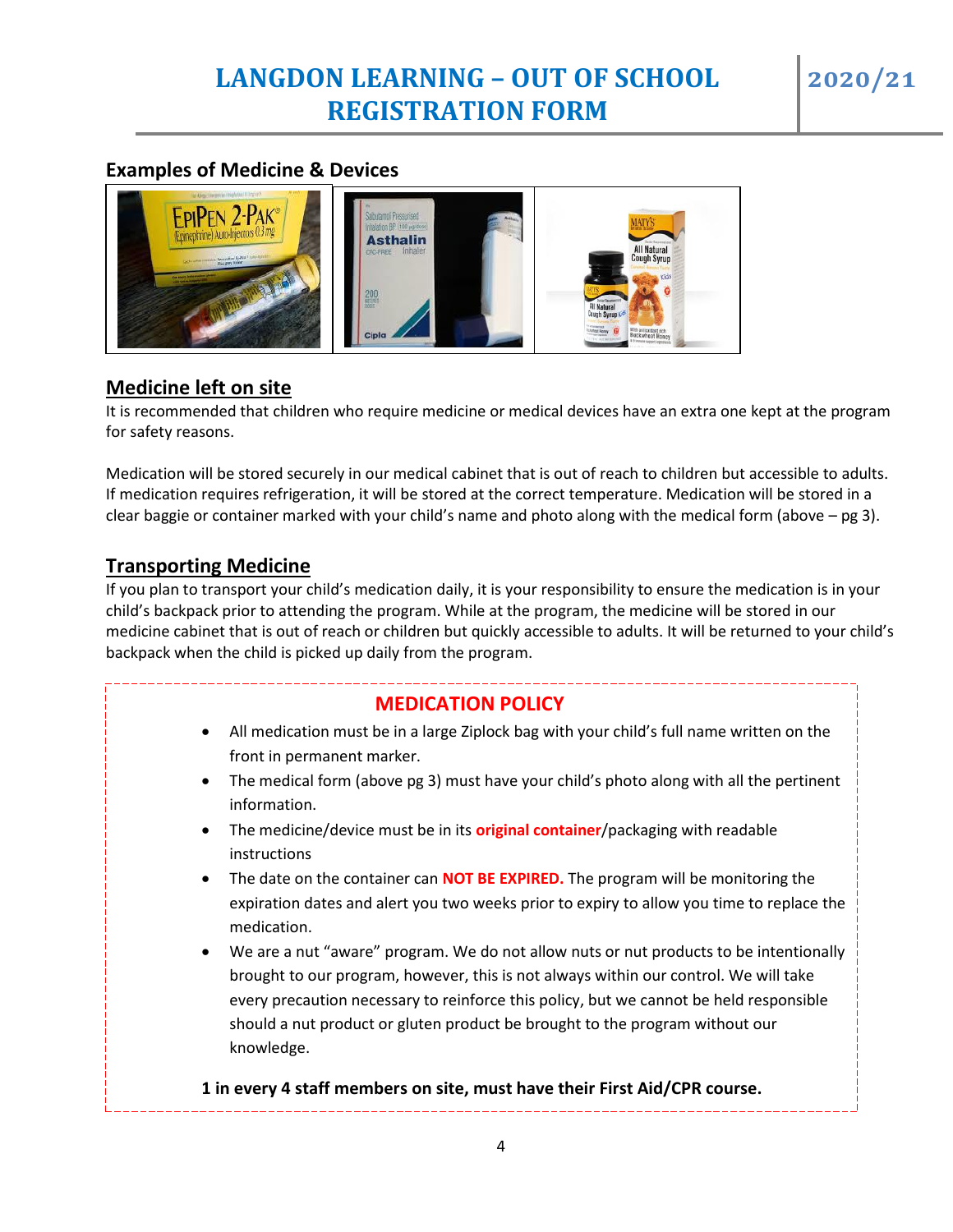

# **PERSONAL INFORMATION FORM**

# **All ABOUT ME**

| My Name is:                    |  |
|--------------------------------|--|
| How old are you?               |  |
| What grade are you in?         |  |
| What school do you go to?      |  |
| Do you have brothers or        |  |
| sisters? If so, what are their |  |
| names & ages?                  |  |
| How long have you lived in     |  |
| Langdon?                       |  |
| Do you have any pets?          |  |
| What kind are they? What       |  |
| are their names?               |  |

# **MY FAVOURITE THINGS**

| Sports?             |  |
|---------------------|--|
| Books?              |  |
| Colour?             |  |
| <b>Board Games?</b> |  |
| Snacks? (name 3)    |  |
| Outdoor activity?   |  |
| Indoor activity?    |  |

# For My Parents to Fill Out

| What time are you most likely to drop off your child to our centre?  |  |
|----------------------------------------------------------------------|--|
| What time are you most likely to pick up your child from our centre? |  |
| On average, do you require care for all PD days?                     |  |